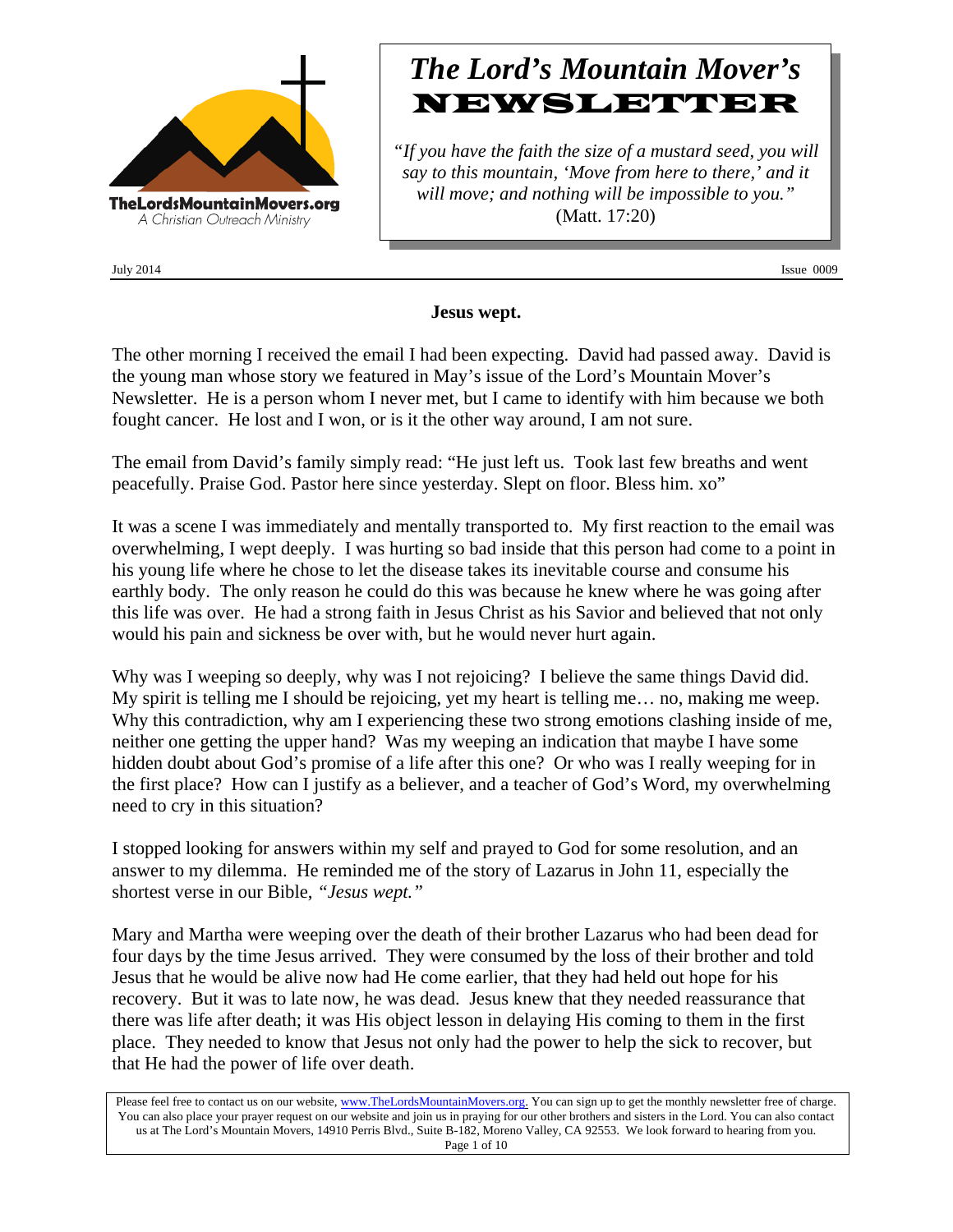But something else also happened and that was that Jesus began to weep with them. The very person who had identified Himself as the resurrection and the life, was crying. The very person who had no doubt whatsoever about a life after this one was weeping. Why? He already knew what He was going to do with Lazarus in this life and in the next.

Scripture doesn't definitively tell us why Jesus wept. Some have speculated some very plausible reasons why He wept. For me, I think that our own life experiences, in similar circumstances, might answer the question to our satisfaction.

Over the past year and a half I had been praying that God would somehow show up and make David better. That God would get the glory and David and his family would be the benefactors of that miracle. But just as King David had pleaded with God for the life of his sick son, the answer would not be in accordance with his prayer, but with God's will for everyone involved, including the child. (2 Samuel 12:16)

I never met Lazarus, and I never met this boy David. Yet both of their lives have served a purpose in my life and the lives of many others. It's not how long we live that matters, but what we do with the time that God gives here on this earth. David was only fifteen years old yet impacted so many people in his short life. What are you and I doing to make a difference in the lives of others and for the furtherance of God's kingdom? We will all one day face death at its doorstep, where will you be going and who have you led there with you?

One day, when my earthly life is over for me, I hope to meet both Lazarus and this boy David and thank them both personally for reassuring me in this life that God's promise of eternal life with Him, a life without pain, care, or concern, is not only possible, but a reality for me and all those who have placed their trust in Jesus Christ as their Lord and Savior. I pray that I go with the same courage and peace that David did; exhaling my last breath of earthly air here, and inhaling the next from the feet of Jesus in awesome adoration and fulfillment of His promise to receive me into His kingdom, new.

But for now I will say it on paper and in prayer. Thank you David… thank you Lazarus… and thank you Jesus. Thank you.

May God bless you all.

In His service,

Pastor Pete

Please feel free to contact us on our website, www.TheLordsMountainMovers.org. You can sign up to get the monthly newsletter free of charge. You can also place your prayer request on our website and join us in praying for our other brothers and sisters in the Lord. You can also contact us at The Lord's Mountain Movers, 14910 Perris Blvd., Suite B-182, Moreno Valley, CA 92553. We look forward to hearing from you. Page 2 of 10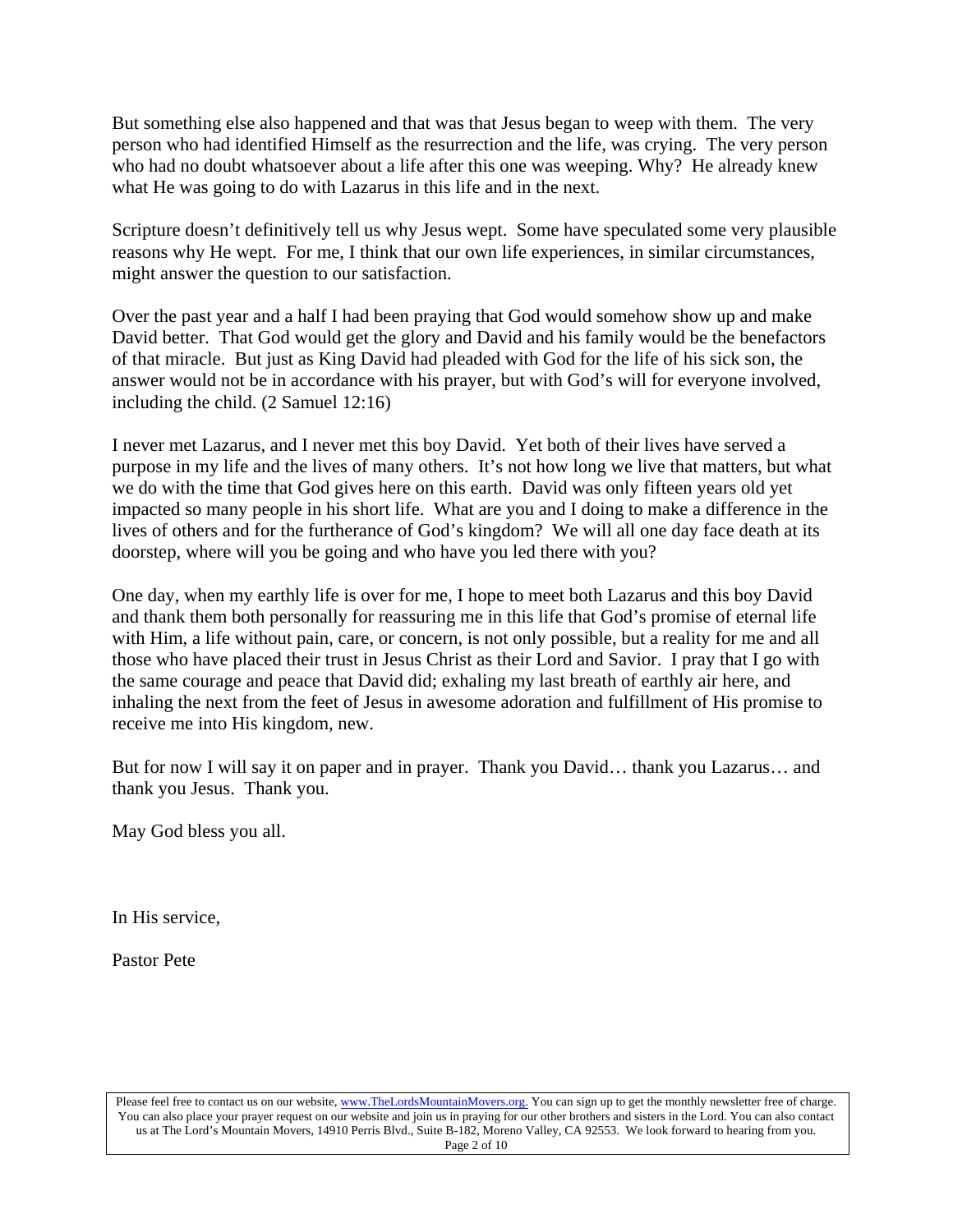

# THE WORD IN MOTION message

## **Why Lord, Why? (Part 2)**

Last month we looked at some very positive aspects of God's nature. We saw how He responded to those who sought to do His will and not their own will. Individuals who saw that there were things that needed to get corrected and they did them. We also saw that His provision, protection, and purpose came through the loving and willing obedience to Him. I hope that you took these things to heart and applied them in your life. If you did, I believe that God has already responded or is working things out in your life right now. God has not changed, He desires that we do.

Fortunately for us, God gives us the truth about Himself and human nature too. King Jehoshaphat had a great start as a new king but things did not continue that way for long. In 2 Chronicles 18:1, Scripture tells us the following, *"Now Jehoshaphat had great riches and honor; and he allied himself by marriage with Ahab."*

On the surface one might say, "So what's the big deal, Ahab was from the nation of Israel? It's not like he violated God's law of marrying someone outside of God's people." You would be right on that account. The reason God had given for the men of Israel not to marry outside of God's people was that eventually they would end up serving their gods. This had proven to be true time and time again in the history of Israel, especially her kings. Scripture doesn't make note of this marriage for filler, or just for interesting reading. It makes note of it because it is significant to the story of Jehoshaphat and the things that would follow because of this marriage. It is also significant because of the lessons we can learn from it.

What about Ahab's character? What kind of a person was he and what kind of life was he leading? Scripture tells us, *"Ahab the son of Omri did evil in the sight of the Lord, more than all who were before him."* (1 Kings 16:30) Further reading tells us that he not only worshiped the golden calves of King Jeroboam, but he also erected alters to Baal in Samaria. He had also violated God's law of marrying outside the nation of Israel when he married Jezebel, daughter of the king of Sidon. Ahab was an evil king, one that Scripture has little good to speak about. This is the person King Jehoshaphat had allied himself with through the marriage of his son, Jehoram, to Ahab's daughter, Athaliah.

Now that we have established the cause, let's look at the effect.

We find that several years later Jehoshaphat goes to visit Ahab. Ahab throws Jehoshaphat a big party and requests that he join him in taking back Ramoth-gilead, an area that was originally given to Israel as part of the Promised Land. Jehoshaphat readily agrees by saying, *"I am as you are, and my people as your people, and we will be with you in the battle."* The alliance was made and now the conditions, or repercussions, begin to take shape. The good and the bad have come together, which will win out over the other?

Even though Jehoshaphat has agreed to join forces with Ahab to take back this land he requests to know how God feels about this military endeavor. In 2 Chronicles 18:4 Jehoshaphat says, *"Please inquire first for the word of the Lord."* A good idea for a man of God to do for any plans he might be making. It also shows he still had a heart for the will of God. Ahab agrees and assembles the prophets for God's endorsement, yet these are not God's prophets, but prophets who worship Baal. They all with one accord shout out, *"Go up, for God will give it into the hand of the king."* (18:5) But something inside of

Please feel free to contact us on our website, www.TheLordsMountainMovers.org. You can sign up to get the monthly newsletter free of charge. You can also place your prayer request on our website and join us in praying for our other brothers and sisters in the Lord. You can also contact us at The Lord's Mountain Movers, 14910 Perris Blvd., Suite B-182, Moreno Valley, CA 92553. We look forward to hearing from you. Page 3 of 10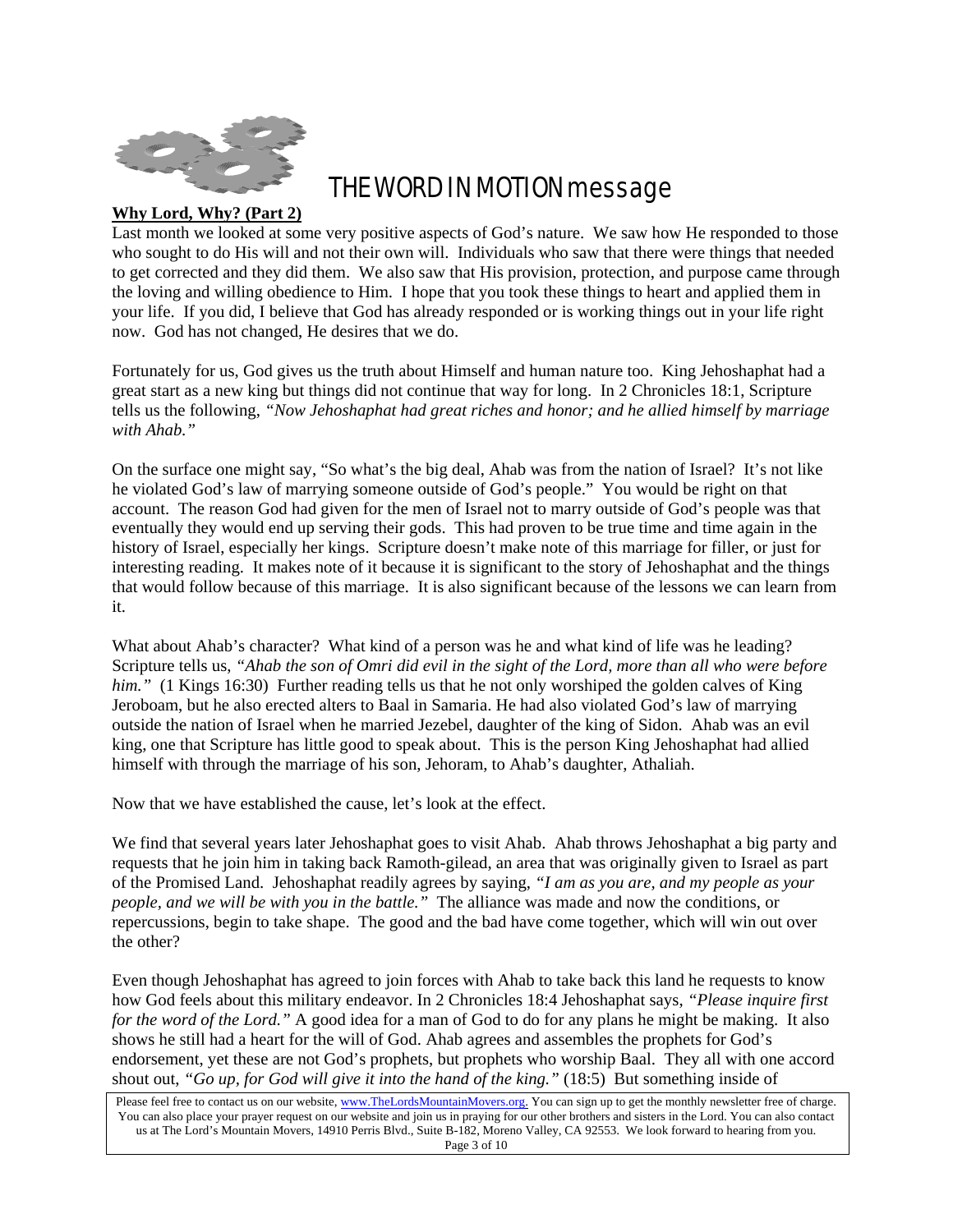Jehoshaphat told him that something was wrong here and said, *"Is there not yet a prophet of the Lord here that we may inquire of him?"* (18:6)

Ahab answers the question like this*, "There is yet one man by whom we may inquire of the Lord, but I hate him, for he never prophesies good concerning me but always evil."*(18:7) Jehoshaphat is not happy with how Ahab speaks about this prophet of God and finally the Prophet Micaiah is brought before these two kings. The man who went to retrieve Micaiah told him to speak as all the other prophets were doing so everyone would be in agreement with the king's desire to go and fight. In 18:13, Micaiah tells this man, *"As the Lord lives, what my God says, that I will speak."*

When Micaiah is asked whether or not they should go and fight for Ramoth-gilead, he responds. *"Go up and succeed, for they will be given into your hand."*(18:14). I take notice that he didn't say, "the Lord says," or, "as the Lord lives," in qualifying his answer. The king did not ask him what God was saying, he just asked him for advice. Even though Micaiah was agreeing with all the other prophets, Kink Ahab knew that something was amiss here. He knew that this prophet had been his adversarial counsel all along and now he was agreeing with him. Ahab's response indicated this knowledge*, "How many times must I adjure you to speak to me nothing but the truth in the name of the Lord?"* (18:15)

I want to stop here because we have several great lessons for us to learn and I don't want to pass over them in this study. Obviously, we see that we have two different men who had been living different lives in accordance with God's will. The alliance, or friendship, that these two men established is important to their future and the future of others. We can also see the beginning stages of the decline of the one who had been following God's will because of this new friendship.

Jehoshaphat had already moved in the wrong direction by aligning himself with this ungodly man through marriage. He then continued in the wrong direction by going to his home and allowing this ungodly man to honor him in an ungodly way. Once those boundaries had been crossed, the invitation to engage in something outside of God's will presented itself in a reasonable manner and the natural response was inevitable, *"I am as you are, and my people as your people, and we will be with you in the battle."* Yet God did not leave him without a conscience towards what was right even though he had gone this far. Remember that he knew something was wrong with those prophets and what they were saying. That was God still working to get him back on track, back into His will.

Even as far gone as King Ahab was, he still knew right from wrong. He knew that when Micaiah had agreed with the prophets of Baal, that was not God speaking through him. Both men knew something was up and both had an opportunity at that point to correct what was wrong. We serve a loving God as we saw in last month's study of this passage, now we are seeing a just God begin to present Himself, for He will leave us without excuse when we go in the wrong direction. He will continue to prompt us into correction no matter how far we may have gone. The question is, will we listen and respond?

I want to leave you with a few questions to ask yourself. Are you choosing your friends carefully and within the will of God? What friendships or obligations are you involved with now that you know in your heart of hearts are wrong? Is God prompting you through your conscience to question those alliances? Are you going to listen to advice that you know is wrong and continue down the wrong road? If you are in a position like this, are you going to respond in the right way? Lastly, are you willing to be the lone voice in someone's life that tells the truth no matter what everyone else is saying? I pray you are, we all need you.

## *Pastor Pete*

Please feel free to contact us on our website, www.TheLordsMountainMovers.org. You can sign up to get the monthly newsletter free of charge. You can also place your prayer request on our website and join us in praying for our other brothers and sisters in the Lord. You can also contact us at The Lord's Mountain Movers, 14910 Perris Blvd., Suite B-182, Moreno Valley, CA 92553. We look forward to hearing from you. Page 4 of 10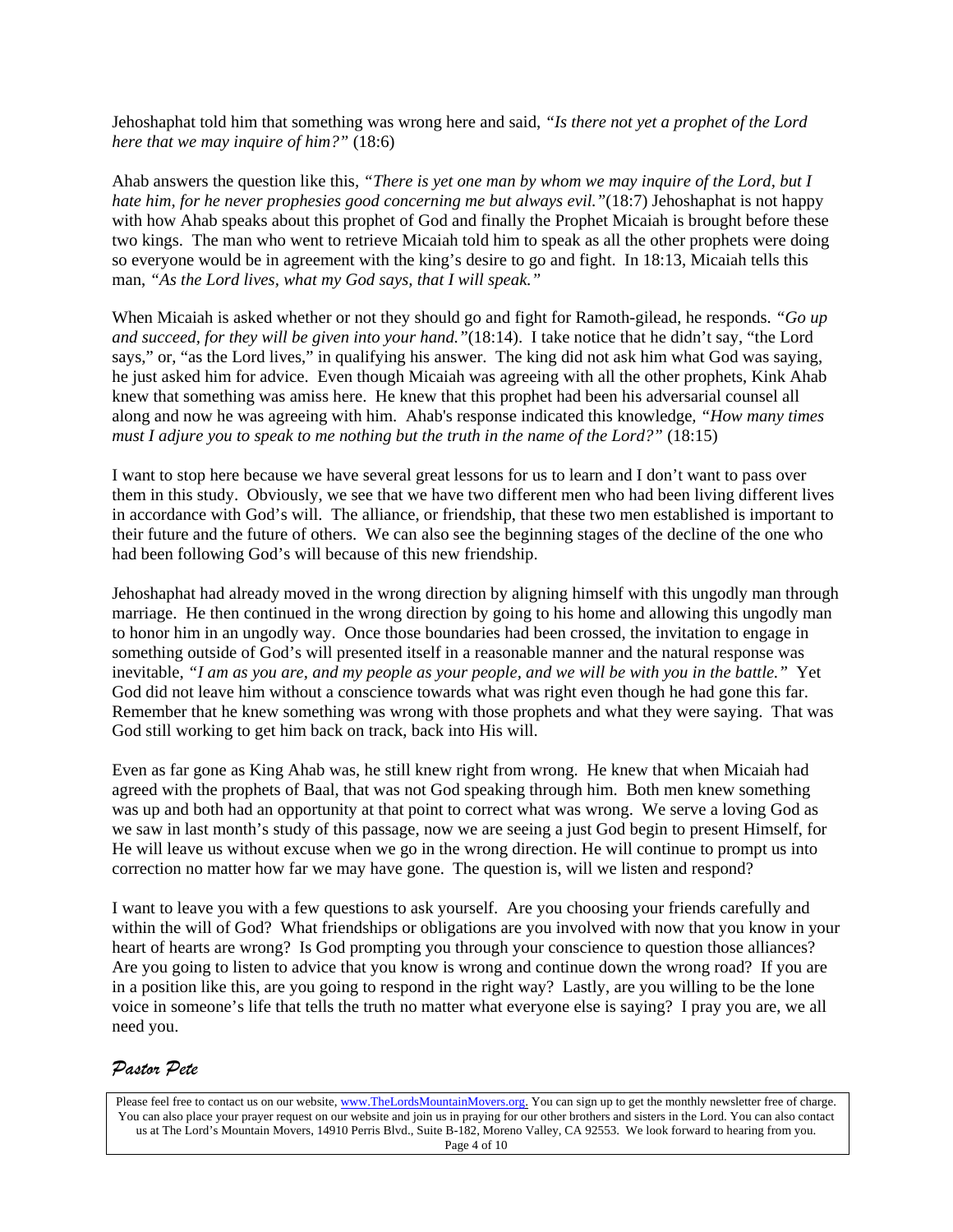Something New! The Lord's Mountain Movers is introducing a new monthly segment called "Be a Barnabas" in our newsletter. Our Director of Editing will be sharing an encouraging message each month in hopes of helping fellow Christians deal with life on God's terms. I pray that you will enjoy and be edified by these words of inspiration.

## BE A BARNABAS (Acts 4:36)

Do you ever feel like the same trial keeps on reoccurring in your life? You keep praying and asking God to help you get through it, but it's just not ending. Have you had the question, "Why am I going through this again God?"

## *"The refining pot is for silver and the furnace for gold, But the Lord tests hearts."* Proverbs 17:3

Trials reveal the quality and condition of our heart. We are called to be transformed, by the renewing of our minds, that we may test and prove the perfect will of God. Have you ever thought that you were a pretty good Christian? The trials we go through reveal just how Christ-like we are. Are we responding in our situations exactly like Jesus would have? God's Word calls us to put on the mind of Christ.

I want to encourage you while in the midst the trial you are in, or the next trial (we know they will come), to ask God what He is trying to reveal in yourself, what He is working on in your character? Ask for the understanding and wisdom to grow in the grace and knowledge of our Lord. I don't know about you, but I am tired of going through the same thing over and over. I have found that when I ask God to show me what He is working on, He will reveal where I am falling short of Christ in my character, then we work on it together as I continue studying His word. I am so glad that our God is gentle. Oh and don't worry, when you think you have got it figured out, He will allow you to go through another test to prove whether or not you have learned it well enough. Be encouraged, God does this because He loves you and your transformation will bring glory to His name and quite possibly give you an opportunity to witness and give guidance to someone else.

Be blessed in Him,

## *Brother Daniel Rodney*

## **We want you!**

That's right; the Lord's Mountain Movers Ministry wants you to be a bigger part of what we are doing in God's kingdom. We would like to include something each month from our faithful readers such as; poems, drawings, short testimonials, or other such items. All submissions must be within Christian thinking and acting. We will choose at least one submission each month for inclusion into the monthly newsletter. If your submission does not make it in that month, we will keep it for upcoming issues. You may send your submissions to the address listed at the bottom of this page.

I thank you all for your encouragement and prayers that continue to come in. We look forward to what God will do for His great name. I also thank those of you who have taken the time to write and please know that your letters are important and will be answered. May God bless you and continue to grow you into the person He desires.

Please feel free to contact us on our website, www.TheLordsMountainMovers.org. You can sign up to get the monthly newsletter free of charge. You can also place your prayer request on our website and join us in praying for our other brothers and sisters in the Lord. You can also contact us at The Lord's Mountain Movers, 14910 Perris Blvd., Suite B-182, Moreno Valley, CA 92553. We look forward to hearing from you. Page 5 of 10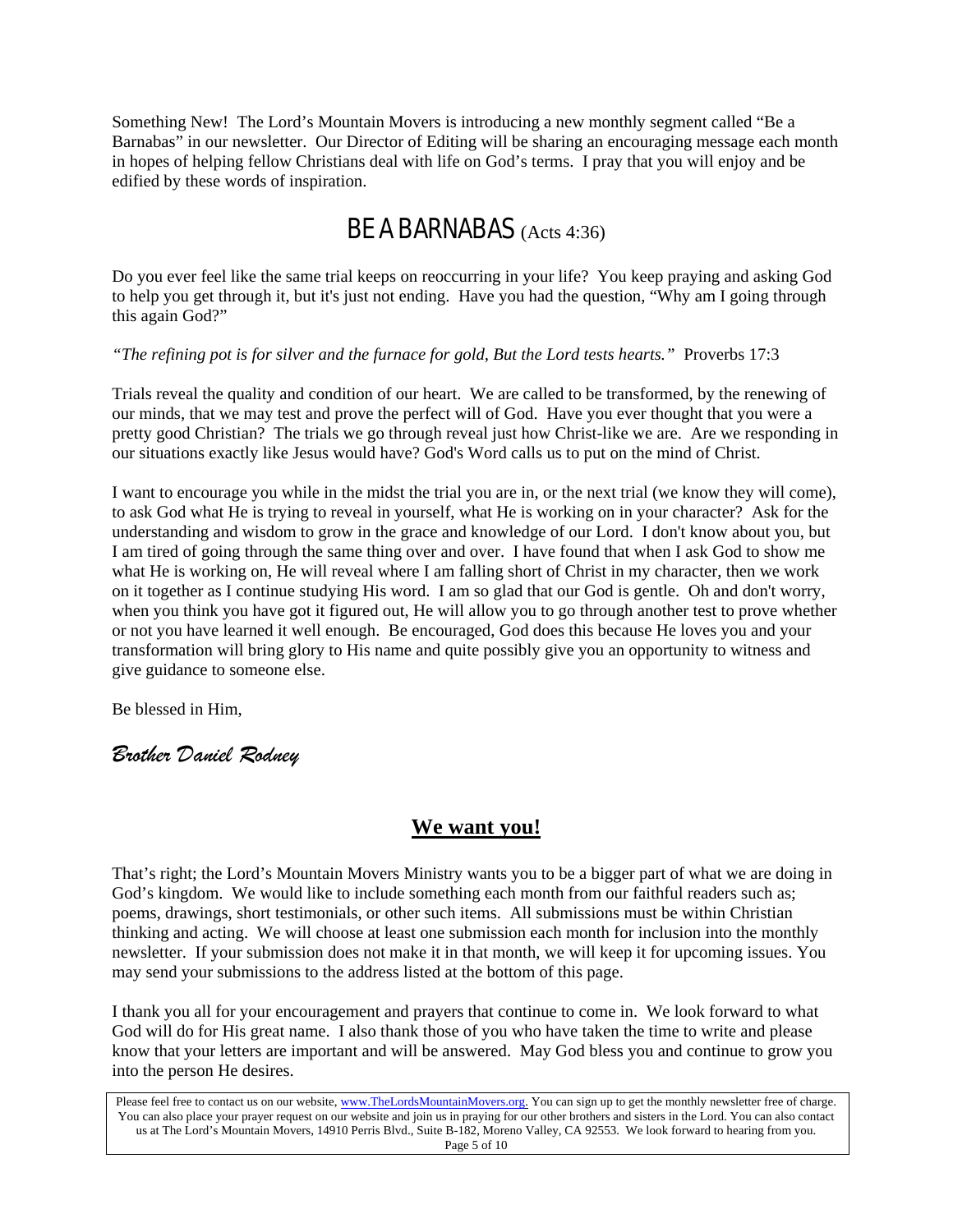Here is another reader submitted poem for you to read:

## **The Threshold of Faith**

Behold I stand, at the threshold of faith Almost persuaded, afraid to let go Feeling His spirit, hearing His voice Knowing that it's Him, and that He gave me a choice.

Feeling His power, warmed by His love Pardoned by His grace, saved by His blood Walking each hour, holding His hand In His precious anointing I stand

Exalting His glory, praising His name The trials they will come, but heaven I'll gain At the threshold of faith, I went down to my knees I shall never know another's hands, as precious as these.

To honor Him, is to exalt Him, in everything I do To seek Him, and obey Him, and to be true to His word At the threshold of faith, I went down on my knees Almost persuaded, afraid to let go, He plunged me to victory Beneath His cleansing flow, he made me His son And beneath his blood, I'm white as snow

I shall never know, another's hands, as precious as these That walked upon the waters, and parted the seas Walking each hour, holding to His hand In His precious anointing and Holy spirit I stand Walking in victory, to victory, as He lifts me up each day When I go down on my knees before the old rugged cross to pray.

 *(by Winifred Walker)*

*Our Prayer Requests for God's Children* 

#### **Calvary Church, Santa Ana**

Kevin S ...............Is in Wasco, pray for his safety and salvation.

Kathy ..................Please pray for my sister Patty that she will receive salvation.

Bobby C..............Needs prayer for his addiction issues. Continues program back to church. David & Jeannie M.

Please feel free to contact us on our website, www.TheLordsMountainMovers.org. You can sign up to get the monthly newsletter free of charge. You can also place your prayer request on our website and join us in praying for our other brothers and sisters in the Lord. You can also contact us at The Lord's Mountain Movers, 14910 Perris Blvd., Suite B-182, Moreno Valley, CA 92553. We look forward to hearing from you. Page 6 of 10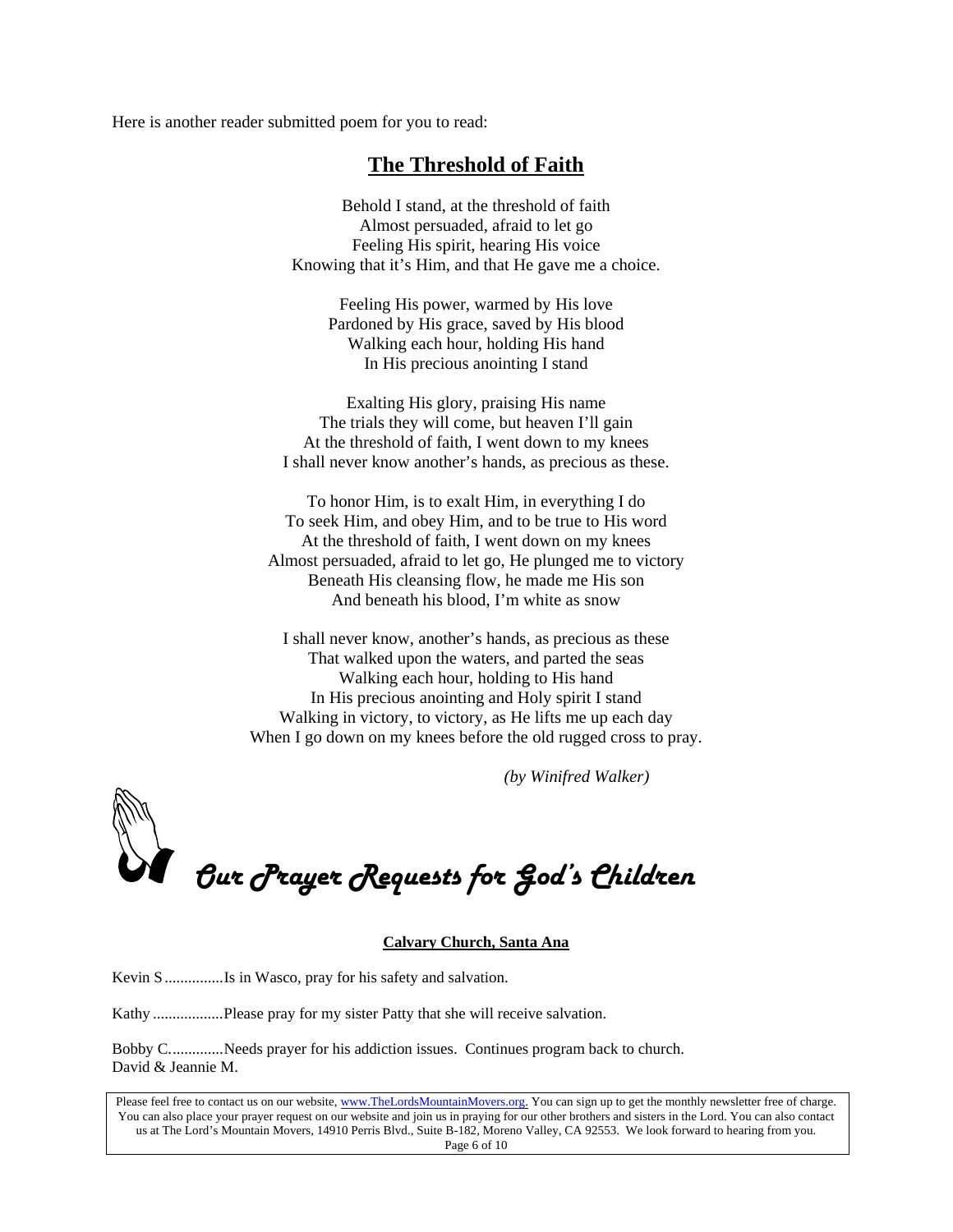#### Missionaries

- to Kenya..............Back on leave pray for housing. Son to attend Moody Bible College, needs prayer. It is hard to leave Africa after 25 years. Pray for Jeannie's mom who was in hospital with heart problems. ANSWERED PRAYER, SHE IS DOING MUCH BETTER NOW.
- Andy H ...............Went home to be with the Lord. Pray for his families comfort.
- Tim L..................Went home to be with the Lord. Pray for his families comfort.
- Chet ....................Has throat cancer and will be undergoing treatments. Recovering, but not singing in the choir yet.

#### Ralph .................Recovering from a coma. ANSWERED PRAYER, DOING MUCH BETTER.

- Pat M ..................Had serious back surgery and is doing great back at church. (Praise report)
- Chip C.................Needs prayer for a back injury will be seeing a doctor soon.
- Joanna.................Went through 12 hour surgery for cancer and needs prayer for recovery.
- Jan B...................Still waiting to find out what will be the best course of action for her issue with kidney stones.
- Pat P....................Having a heart valve replaced. Please pray for her and her family.

#### **Liberty Church, Moreno Valley**

- Lee P...................Pray for his health issues and God's strength through them.
- Baby Mary..........She is just about six months old and has severe heart problems and needs a transplant.
- The Church .........Pray that God would meet their financial needs in the coming year.
- Harold B .............Needs prayer for his recovery from a broken hip.
- Manny.................His family is dealing with some illness issues and needs your prayers.

Sam B. ................Needs prayer for his recovery from health problems.

ANSWERED PRAYER: IS DOING BETTER AND AT HOME. STILL NEEDS YOUR PRAYERS.

#### **Harvest Valley Church, Santa Ynez**

- Congregation ......Pray that God will continue to bless and provide for their needs as they have reached out to so many. They are a real small church that has sent in thousands of life changing Bibles to men in prison. (I personally experienced God working through these gifts.)
- Mary & Bill ........Mary is went through some health issues recently but God chose to keep her with us. Her heart is healthy and we know that it is filled with God's love. The world might have seen that as a problem but not God or us. Amen!

#### **California**

- Joann...................Sister of Robert has stage one cancer and needs your continued prayers.
- David D ..............Pray that God would help him be the husband and father that he couldn't be for the last 15 years. Stay strong in the midst of trials and temptations. Need a job.

Please feel free to contact us on our website, www.TheLordsMountainMovers.org. You can sign up to get the monthly newsletter free of charge. You can also place your prayer request on our website and join us in praying for our other brothers and sisters in the Lord. You can also contact us at The Lord's Mountain Movers, 14910 Perris Blvd., Suite B-182, Moreno Valley, CA 92553. We look forward to hearing from you. Page 7 of 10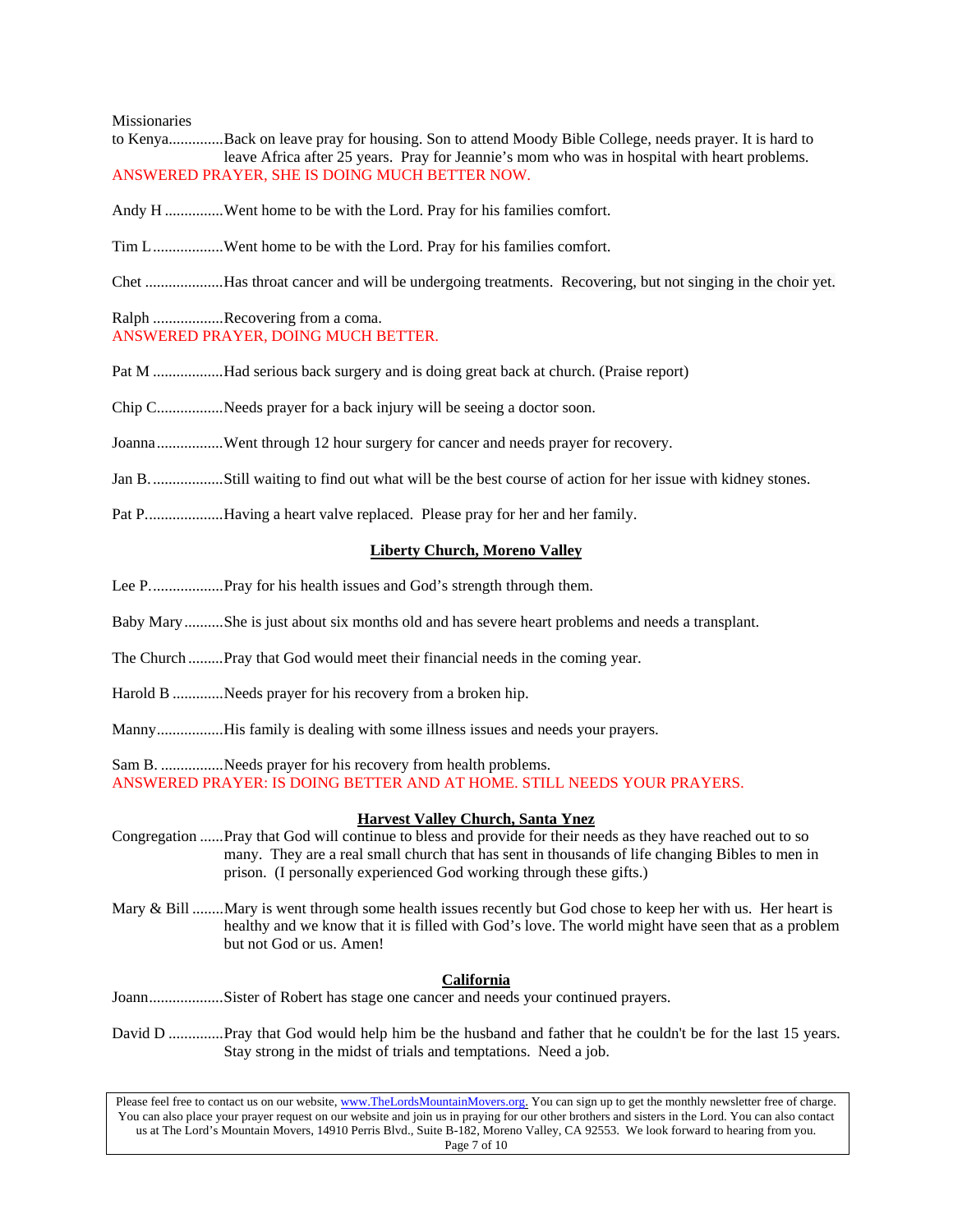Victor A..............Pray that God would open opportunities for him to begin teaching and preaching again.

- Faye A. ...............That God would bless and guide her in her musical ministry work.
- Carlos R..............Still not able to find a job. Fighting against depression and trying not to lose hope. Please pray for him.
- John B..................Needs prayer for favor with the court system and be vindicated for wrongful conviction.
- Steve L................Praying for wisdom and guidance in fulfilling the ministry God has given him.
- Eddie S. ..............Continued reconciliation with family members.
- Joanne R. ............Pray that God would bless her for her many gifts, prayers, and love for those in need.
- Christine B..........Pray for her as she is fighting cancer, since insurance changes, she is having problems getting coverage for her treatments.
- Daniel R..............That his boss would be saved by faith in Jesus and the business would flourish. Praying for a home church to fellowship in. Salvation of his Dad and brothers. Have more patience with the lost who curse God and Jesus. Wisdom in dealing with legal issues.
- Tom C.................That God would bless him with a more fruitful job so he could be a blessing to others.

#### **Florida**

Scott F.................Pray for resolution to his health issues and the safety of his children who are serving in the armed forces.

### **Minnesota**

TJ & Julie W.......Pray for God's wisdom in conducting the marriage classes. Julie's continued healing from a bad fall.

### **North Carolina**

- David ..................(Daniel R's. 15 yr. old cousin) That God would help him make it through his cancer treatments. The leukemia has come back and he is continuing another round of chemo. Pray for his body to withstand current treatment and a bone marrow match when the time comes (Hopefully in June). ANSWERED: David went to be with the Lord on July 1, 2014. Pray for his families comfort.
- David's family ....Please pray for them as they grieve the loss of their son and pray that God will fill the tremendous void in their lives that is left from his passing on.

#### **North Dakota**

Tyler ...................Please pray for Tyler as he seeks direction for his career aspirations. That he would continue doing well in college and in his relationship with the Lord.

#### **Washington State**

- Stephanie ............We are praying that the Lord will convict and correct her. She is traveling down the wrong path and has a lot of people who care for her.
- Todd S. ...............Needs prayer for patience, discernment, and wisdom, in dealing with someone he really cares for.

## **Wisconsin**

- Jean P..................Prayer for Dr. White, his family, and his patients as they transition to another healthcare giver. Dr. White is dealing with terminal cancer.
- Rick & Beth........This Christian couple need your prayers desperately as they face unthinkable circumstances in their lives.

Please feel free to contact us on our website, www.TheLordsMountainMovers.org. You can sign up to get the monthly newsletter free of charge. You can also place your prayer request on our website and join us in praying for our other brothers and sisters in the Lord. You can also contact us at The Lord's Mountain Movers, 14910 Perris Blvd., Suite B-182, Moreno Valley, CA 92553. We look forward to hearing from you. Page 8 of 10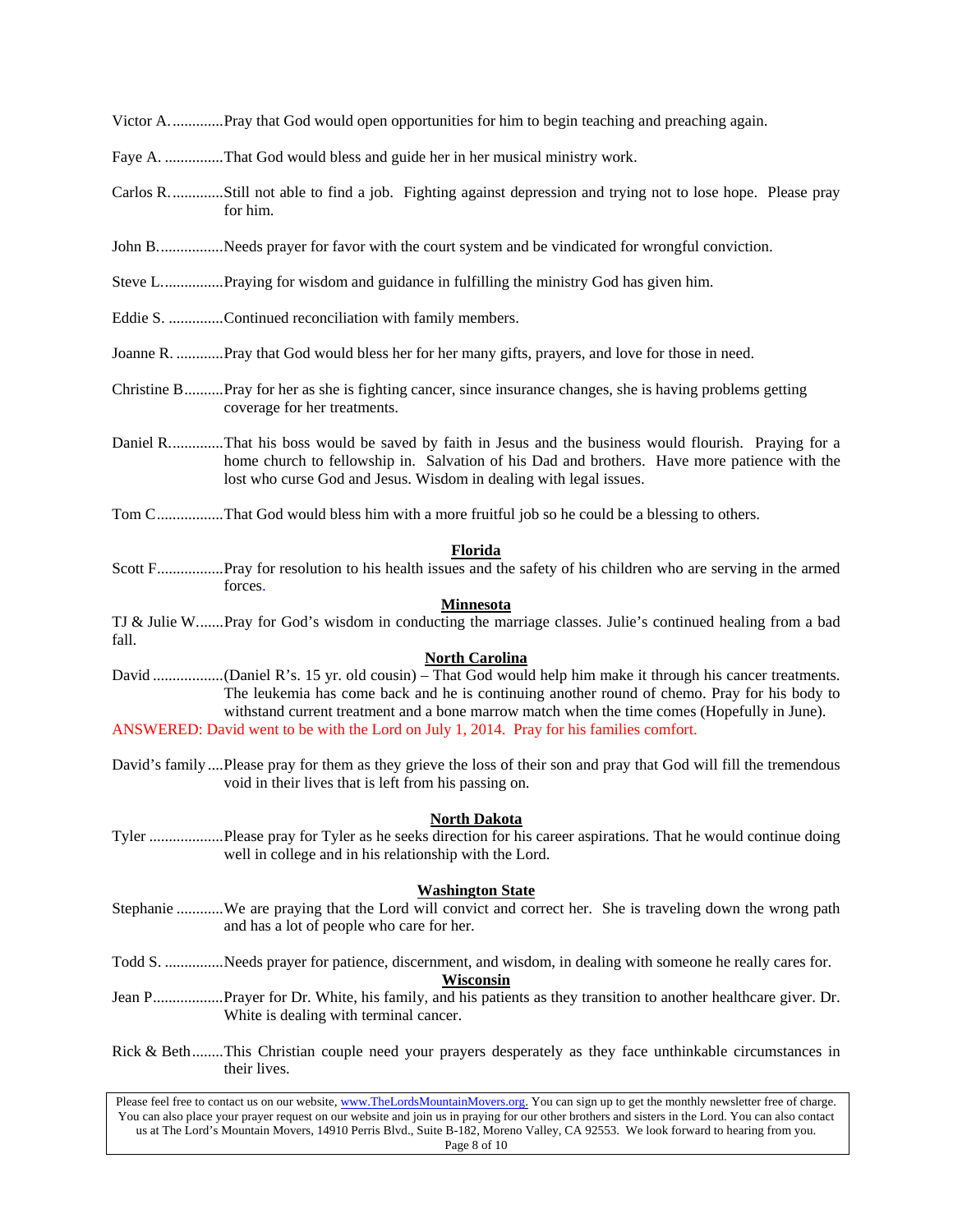| Guatemala.                                                                                                                                                                                                                                                                                                                                                              |
|-------------------------------------------------------------------------------------------------------------------------------------------------------------------------------------------------------------------------------------------------------------------------------------------------------------------------------------------------------------------------|
| Benjamin APraying to get Spanish Bibles for prisoners in Guatemala. Moved into a new area to plant a<br>Church and doing well. Pray that God would give the increase and provide their needs. Bibles!                                                                                                                                                                   |
| <b>Kenya</b>                                                                                                                                                                                                                                                                                                                                                            |
|                                                                                                                                                                                                                                                                                                                                                                         |
| <b>South Carolina</b>                                                                                                                                                                                                                                                                                                                                                   |
| Robert MPray for him as he deals with issues from the past. That God would guide him through this<br>process and be the focus of his life. That God would encourage him and give him an extra dose of<br>hope right now.                                                                                                                                                |
| <b>Ministries</b>                                                                                                                                                                                                                                                                                                                                                       |
| The Lord's Mountain                                                                                                                                                                                                                                                                                                                                                     |
| Acts                                                                                                                                                                                                                                                                                                                                                                    |
| FoundationPraying for continued support for their prison ministry.                                                                                                                                                                                                                                                                                                      |
| Lost and Found                                                                                                                                                                                                                                                                                                                                                          |
| By Jesus Pray that the Lord would bless and increase their ministry. Pray for God to meet their financial<br>needs this coming year. Seeking God's direction for an additional home.                                                                                                                                                                                    |
| <b>Saving Grace</b>                                                                                                                                                                                                                                                                                                                                                     |
| HomesGod is bringing opportunities for expansion. Pray for His wisdom and discernment in every<br>decision they face. Pray for their patience in God's timing.                                                                                                                                                                                                          |
| <b>Brothers in Chino</b>                                                                                                                                                                                                                                                                                                                                                |
| Facility AThat God would continue to honor and direct their efforts in putting His church in order. Prayer<br>for the chaplain, New Facility Captain, Prayer Team, Brown Card Volunteers, all chapel                                                                                                                                                                    |
| programs.<br>PARTIALLY ANSWERED - COMPLETED GUIDELINES AND ESTABLISHED SOUND LEADERSHIP                                                                                                                                                                                                                                                                                 |
| Tom HHe wants prayer for greater understanding and knowledge in the word of God. That God will also<br>guide him as he shares God's word with others. Ex-wife (DeeDee is fighting cancer), Daughter<br>(Megan) is having a baby girl soon, and his son (Joshua) is in fire fighters school.<br>PARTIALLY ANSWERED: DEEDEE IS CANCER FREE! TOM HAS A NEW GRANDBABY GIRL! |
| Larry K.  Pray that he will be guided by the Holy Spirit as he helps to lead the church back under the will of<br>God.                                                                                                                                                                                                                                                  |
|                                                                                                                                                                                                                                                                                                                                                                         |
|                                                                                                                                                                                                                                                                                                                                                                         |
| <b>Brothers in Tehachapi</b><br>Gabriel SPraying for favor for his writ that was submitted for his release. God's will for his family. Pray for<br>his wife who has a cancerous lump in her breast. His sister and her husband need employment and<br>housing. His older brother who has liver disease.                                                                 |
| PARTIALLY ANSWERED, COURT FOUND IN HIS FAVOR, AWAITING FINAL DECISION. GOD<br><b>WORKING ON OTHER PRAYERS TOO,</b>                                                                                                                                                                                                                                                      |
| Kenny J Praying that the door for communication with his children will be opened up. Also that his son<br>Jeff will be delivered from his addiction issues. Kenny needs a place to live upon his release.<br>PARTIALLY ANSWERED: HAS A PLACE TO GO UPON RELEASE.                                                                                                        |
|                                                                                                                                                                                                                                                                                                                                                                         |

Please feel free to contact us on our website, www.TheLordsMountainMovers.org. You can sign up to get the monthly newsletter free of charge. You can also place your prayer request on our website and join us in praying for our other brothers and sisters in the Lord. You can also contact us at The Lord's Mountain Movers, 14910 Perris Blvd., Suite B-182, Moreno Valley, CA 92553. We look forward to hearing from you. Page 9 of 10